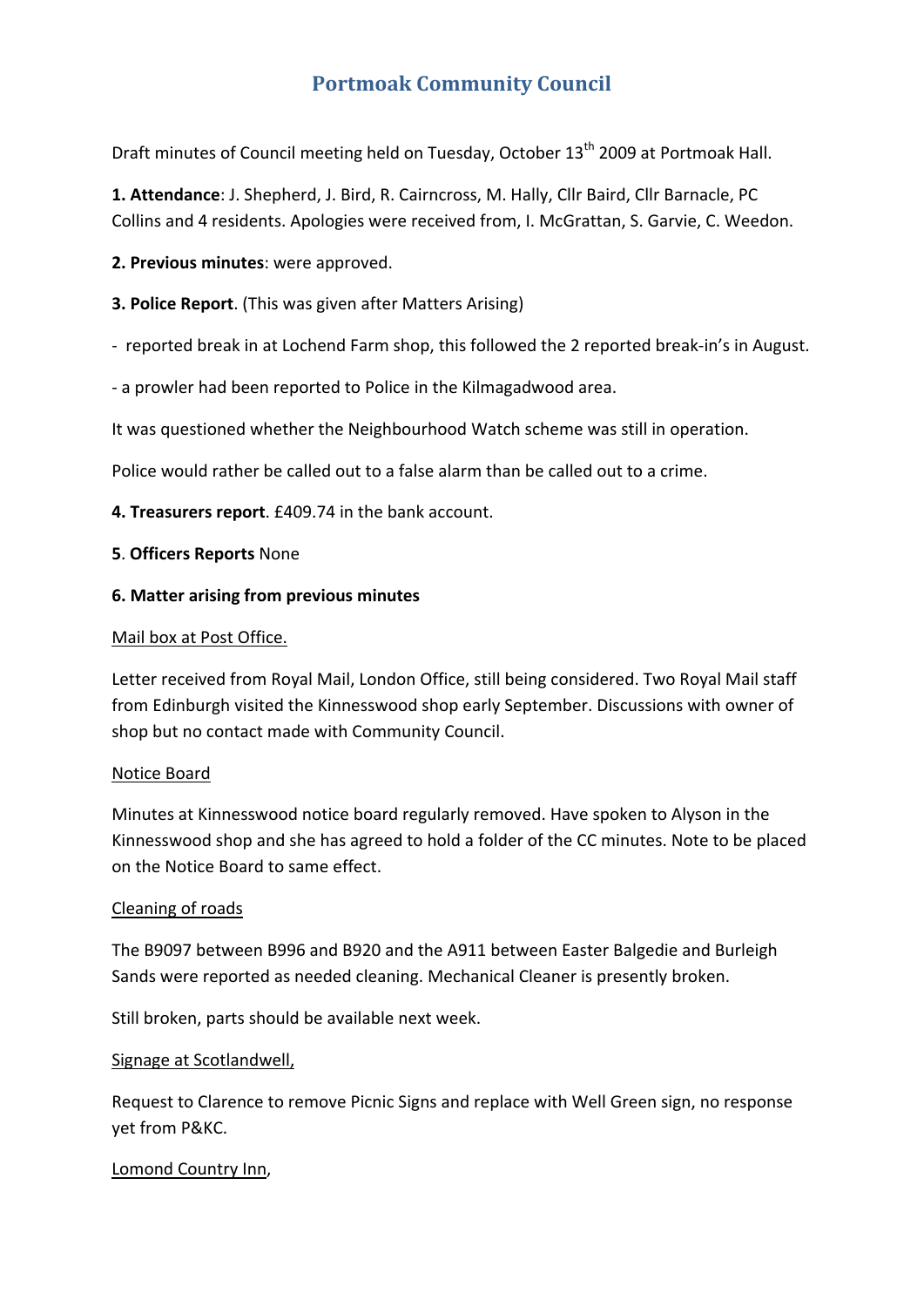E mail received confirming planning application submitted for outside bar area and painting.

# Land behind Wellside Motors

Follow up to complaint re siting of infill material etc. SEPA has contacted owners. No further action on site reported.

# Traffic calming

New bollards now in place on Build Outs. All agreed the new bollards are more visible. Signage still to be completed.

# Wester Balgedie Appeal.

7 new builds, conversion and extension of 2 existing steading buildings, alterations to existing farm house (9 in total)

Reporter allowed appeal as a Notice of Intention for 6 months to allow the developer and the Council to agree to two matters, drainage and affordable housing. CCllr Cairncross agreed to keep the CC informed of any further action/development.

Cllr Barnacle did not understand how the final judgement was made and queried the whole process of the appeal.

# Path, Kinnesswood, between Gamekeepers and Cobbles.

P&KC have no knowledge of ownership. Various actions possible, a resident suggested that Portmoak Festival Funds may be used and that the Paths Group (CCllr S. Garvie) was aware of this possibility. Action Required

# Wester Balgedie Farm.

The CC would write to the applicant re the previous problems.

# **7. Subcommittee reports**

# Paths Group

Still working on leaflets/posters for the MBW funding, something will be available for the next CC meeting. Tetley Trail Bank Account still open.

# Planning Group

The Newlands Farm application had been refused by P&KC.

2 new applications for Portmoak, no comments on either.

09/01535/FLL Alterations and extension to dwellinghouse The Old Manse Scotlandwell Kinross, KY13 9HY

09/01558/FLL Extension to house, 3 Wellburn, Scotlandwell, Kinross KY13 9JQ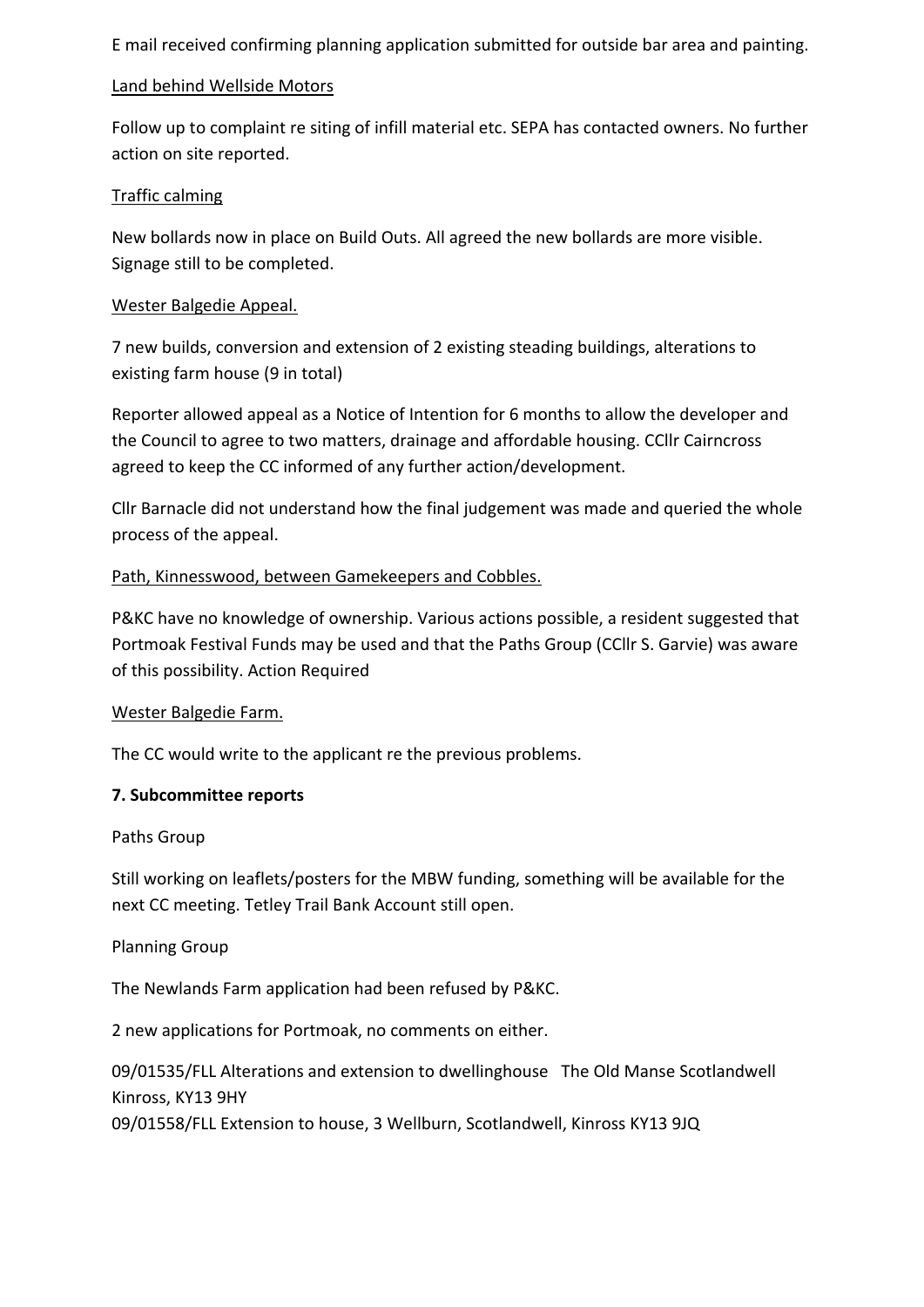### **8. Cllr reports**

### Cllr Baird

The new Community Campus would be opening shortly. Some discussion took place regarding the use of the Old High School. It would be immediately boarded up to prevent vandalism although it was hoped the time taken to approve its future use would not be as long as the Swansacre development which was now being taken on by Hillcrest Housing. It was understood that the Old High School playground would be used as a car park for the Town.

# Cllr Barnacle

Apologised for not attending the last 2 meetings. He was sorry to have missed the presentation on Planning, whilst he agreed with some of the stated figures for projected housing in Kinross‐shire he found difficulty agreeing with others.

Advised that changes were approved to the Housing in the Countryside Policy at the full Council meeting in September and also brought attention to the changes in the Planning procedures for CC's. He also stated his intention to maintain the pressure for a path from the Causeway via the Lochend Farm development to the Loch Leven access route.

### **9. AOCB**

1. A resident informed the meeting that after reporting a missing 30 mph sign to Clarence he had seen a P&KC van looking at the problem.

2. It was suggested that the whole length of the Causeway needed some form of road edge marking. Action required.

3. It was noted that the hedge alongside the playing field at Kinnesswood was overgrown and that it did not allow motorists travelling uphill to have a view of anyone crossing from the playing field to the Sheep Field. Action Required.

4. School lets (taken from a previous discussion). To date the CC has not been asked to pay for the use of the Primary School for the CC meetings. However in August this year P&KC changed the policy and everyone (including CC's) using their facilities must pay for them.

The CC had not budgeted for this payment and consequently it was unsure whether there would be sufficient funds available to pay for the school lets. Action Required

(Post Meeting Note: P&KC had omitted to inform the CC's that there had been a change of policy. Now aware of the situation and ongoing discussions within P&KC)

5. A letter had been received from the BBC regarding the digital switchover planned for 2010 and the question was asked if the CC could assist residents in any way.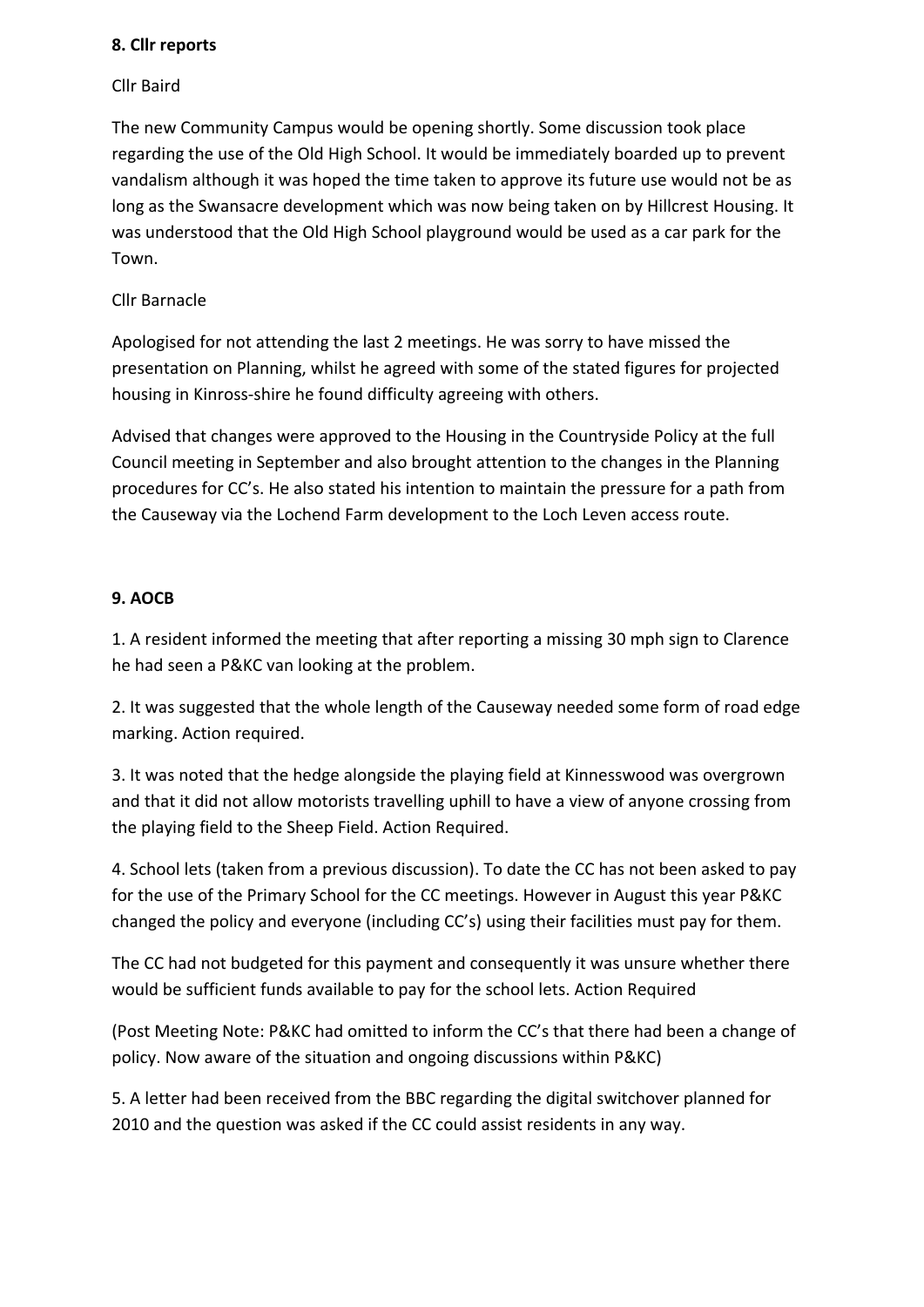6. The question of Broadband speed was raised and the many varying speeds to customers throughout Portmoak. Information on the subject was lacking. Action required.

7. Since the CC was asking the residents to use the internet facilities more and more some form of training programme for residents could be considered, however, cost implications must be considered.

# **10. Communications**

- 9.9.09 E mail from resident re land behind Wellside Motors
- 11.9.09 E mail following the Planning presentation, explanation of various points
- 11.9.09 E mail from resident on CC procedures
- 16.9.09 P&KC Minutes of meetings from 10.6.09‐16.9.09
- 16.9.09 Newsletter from P&K Countryside Trust
- 16.9.09 Association of CC's Conference, 14.11.09
- 17.9.09 E mail from Resident re problems with Post Van
- 18.9.09 P&KC Hire of School facilities
- 18.9.09 E mail re Health Centre
- 18.9.09 E mail with P&KC Insurance/Legal services, claims against PCC
- 18.9.09 Update to constitution etc.
- 21.9.09 E mail to Clarence re Picnic signs at Scotlandwell
- 22.9.09 Annual Report from Gordon Banks MP
- 23.9.09 E mail re Lomond Country Inn conservation area
- 28.9.09 Communications on land behind Wellside Motors
- 28.9.09 Letter from BBC re switch over, May 2010
- 29.9.09 Letter from Government re changes to planning system
- 2.10.09 Letter from Post Office re Kinnesswood box
- 3.10.09 E mail from Scone Community Council re website
- 6.10.09 E mail re minutes on Kinnesswood Notice Board
- 7.10.09 Time period for submitting comments on a planning application
- 7.10.09 Convention of Perth and Kinross Community Councils, meeting 25.10.09